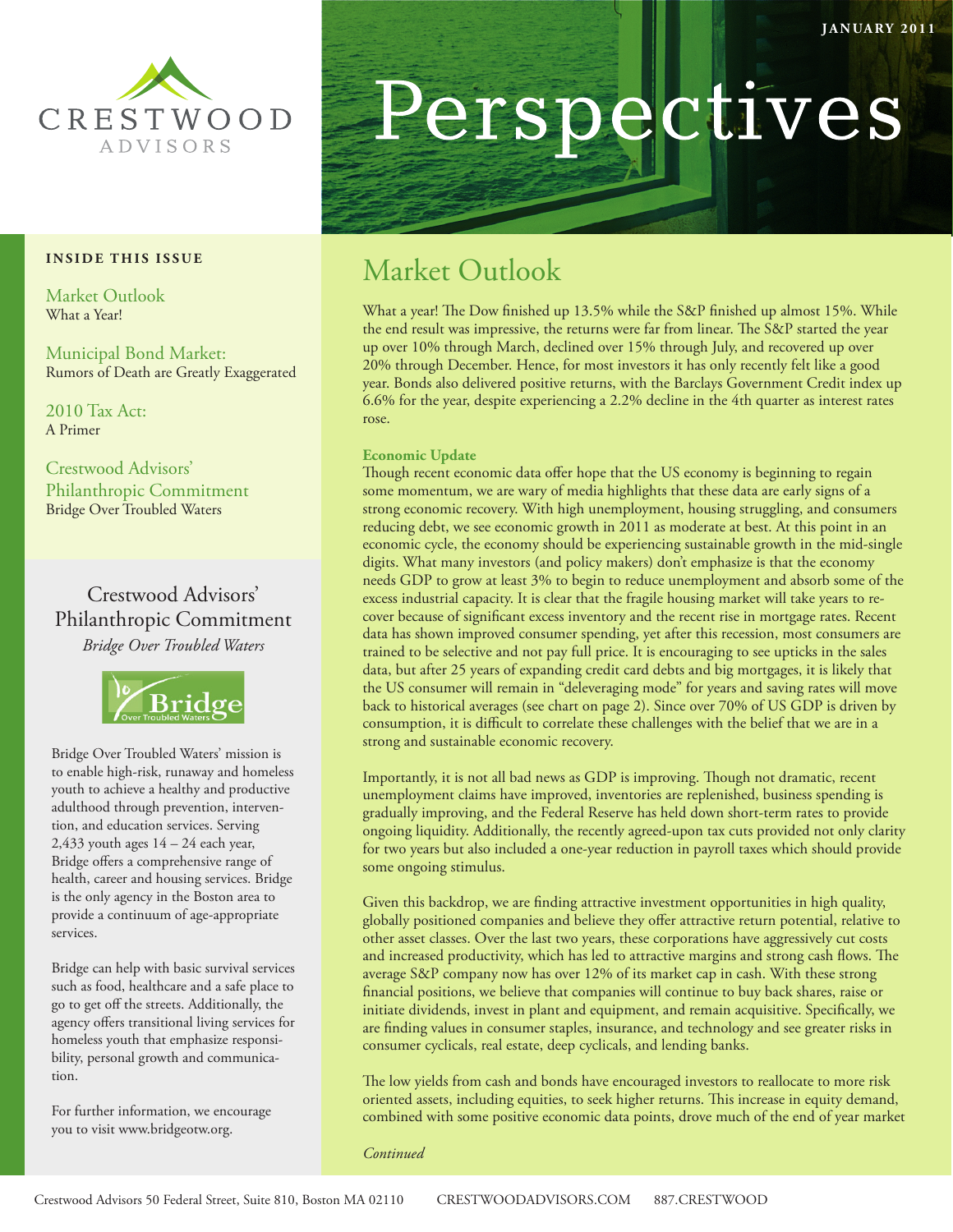

## Market Outlook

rally where almost ½ of the S&P's return for the year came in the month of December. Our concern is that much of this recent performance has been driven by overly optimistic investors pushing valuations in anticipation of earnings acceleration (i.e. the trailing P/E of the market is now above 16x). With overall profit margins close to prior cycle peaks, significant top-line revenue growth must be forthcoming to sustain this rally. Importantly, even though market valuations appear rich, we are finding interesting investments with strong free cash flows and compelling valuations. We are comfortable that our equities will not only participate in any market growth, but will also weather any continued volatility or possible market corrections.

#### **International Exposure**

While the developed world struggles to attain mediocre GDP growth, the recovery in emerging economies is underway. Therefore, we tactically increased our allocations to these countries throughout the year by adding to our exposure in emerging market equities and fixed income. Even with strong 2010 performance, most emerging markets continue to trade at valuation discounts compared to developed markets. Though we are sensitive to the fact that policy makers in a number of these countries are shifting from encouraging growth to restraining inflation, we are convinced that return opportunities remain favorable. Though China still remains a component of our international exposure, we are more concerned with the increasing risks in their banking and real estate markets and, therefore, have tactically shifted some of our exposure to other emerging markets including Brazil, Taiwan, and India.

The economic troubles in Europe have been advantageous to the dollar, at least in the short term, and have deflected the focus from similar structural problems in the US. The European debt crisis is far from solved and economic growth (away from France and Germany) will struggle in the face of broad deficit problems and untested austerity measures.

Real sovereign yields in the US remain low despite a growing federal deficit (outstanding treasury debt is now over \$14 trillion). It is only a matter of time before investors will demand higher yields to be compensated for funding these deficits (similar to what is occurring in Europe). While almost all of the European countries are slashing government budgets, the US just passed another stimulus bill (i.e. the tax bill) which will add another trillion dollars to the deficit. Though the debt reduction commission has presented some promising, though controversial, suggestions, there appears to be little political will to move forward in any bipartisan way. Given the sacrifices that will be required by so many, hard political choices will probably not occur until real economic pain is upon us (possibly in the form of much higher interest rates, a collapsing dollar, or a tax increase that is universally unacceptable). We also fear that there is a sense of complacency as it

pertains to higher interest rates in the future. Since the "published" inflation data remain benign and the Fed is artificially holding down short-term rates, investors sense that there will be plenty of time to sell their long-term bonds and mutual funds before real rates rise. Ironically, and surely to the surprise of the Federal Reserve, the ten year Treasury Bond Yield moved from 2.39% to 3.53% between October 7th and December 15th. Though this doesn't seem significant given the absolute level of yields, it resulted in over an 8% principal loss for investors.

#### **Personal Saving Rate**

|     | 1.                   | 2.  |
|-----|----------------------|-----|
| 1.  | 1950's               | 7.9 |
| 2.  | 1960's               | 8.3 |
| 3.  | 1970's               | 9.6 |
| 4.  | 1980's               | 8.6 |
| 5.  | 1990's               | 5.5 |
| 6.  | 2000's               | 3.2 |
| 7.  | December 2007        | 2.3 |
| 8.  | <b>June 2008</b>     | 4.8 |
| 9.  | <b>December 2008</b> | 5.7 |
| 10. | <b>June 2009</b>     | 6.7 |
| 11. | December 2009        | 5.8 |
| 12. | <b>June 2010</b>     | 6.3 |
| 13. | November 2010        | 5.3 |

#### **Source: Bureau of Economic Analysis**

We are shying away from high yield bonds, as we don't believe that investors are appropriately compensated for the risks given the current spreads over treasuries. Investor demand for higher yielding bonds has encouraged record issuance and allowed companies to loosen traditional covenants, both historically signs of a market top. We favor senior secured floating rate debt (ie. bank loans) for their relatively high current yields, strong position in the capital structure, and their ability to protect investors from rising rates. Additionally, in the short-term, higher quality municipal and corporate bonds offer attractive relative returns (see the municipal bond article in this newsletter for more specifics). Finally, Treasury Inflation Protected Securities (TIPs) remain interesting though they are currently discounting inflation over 2% so we have been cautious in adding to positions.

Although there is speculation in the commodity markets, much of the recent price appreciation was driven by improvement in global demand combined with shortages in supply. Persistent high unemployment and low capacity utilization historically have kept inflation in check. Raw materials such as food, oil, and metals continue to rise globally, leading to price increases for consumers. Though this inflation isn't showing up in government statics yet, it is clearly showing up in household budgets.

We view gold as an insurance policy in portfolios since it

*Continued*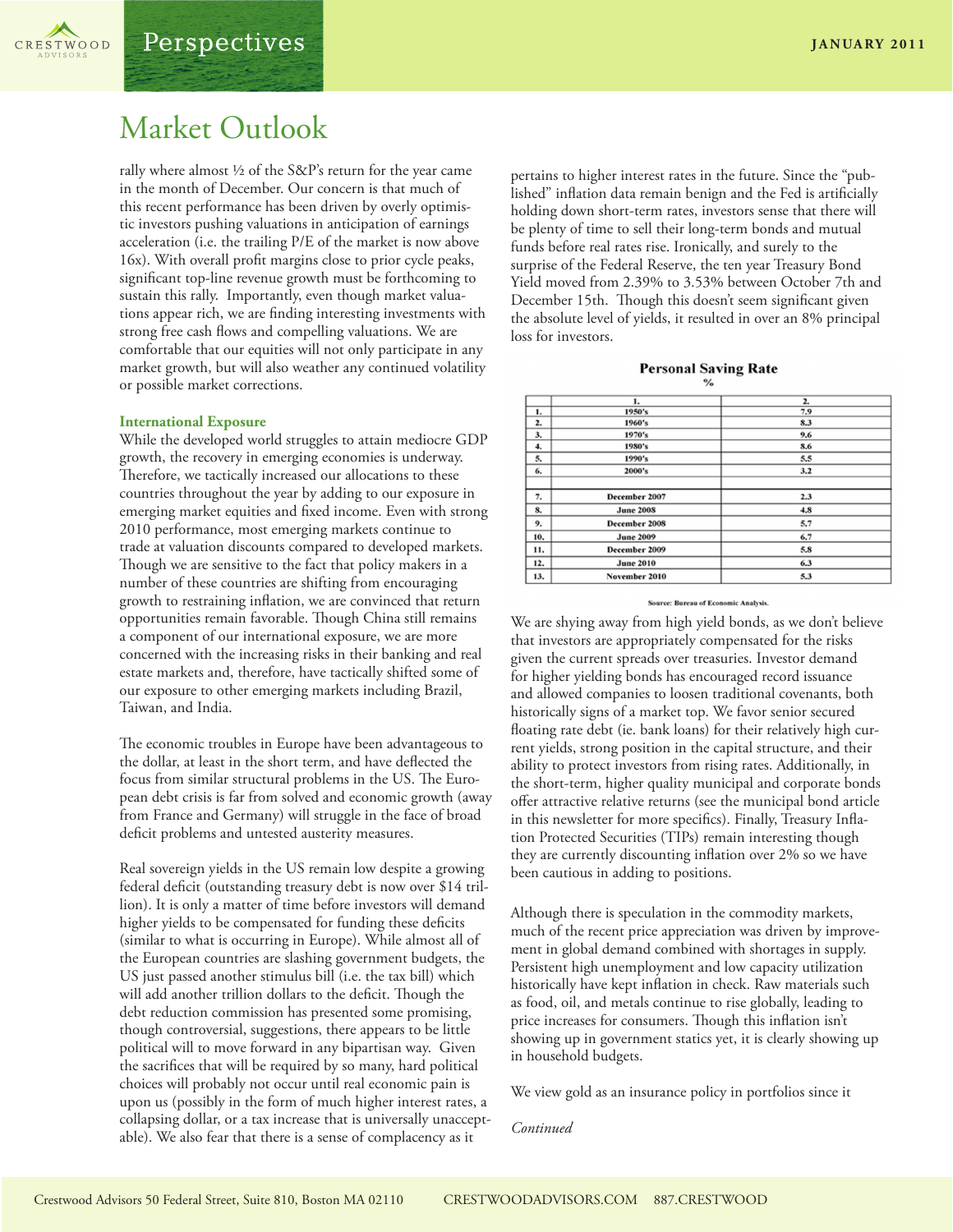tends to perform well during periods of political and economic uncertainty. We also view gold as a currency with a constrained supply which should allow it to appreciate as central banks continue to debase their currencies and gradually destroy their purchasing power.

Though 2010 was a good year for the capital markets, as wit-

nessed by the enormous gyrations throughout the year, it was a challenging year to predict their success. Many of the economic and structural uncertainties which existed last year still persist, making investment decisions based on economic forecasts very difficult. We remain disciplined as investors and confident in the diversification and posture of our portfolios as we enter 2011.

## The Municipal Bond Market: Rumors of Death are Greatly Exaggerated

Shaky municipal finances across the country have led to a wave of bad press for municipal bonds over the past few months. Prominent banking analyst Meredith Whitney was recently on 60 Minutes projecting unprecedented defaults in 2011 totaling into the hundreds of billions of dollars, far in excess of the previous record of \$8.2 billion set in 2008.

The rationale behind these grim default numbers comes from the massive spending needs that states are facing created by deferring billions of dollars of pension and health-care funding costs into the future, creating a mammoth deficit between what is owed and what is actually saved for public-sector workers. This liability will increasingly come due as baby boomers retire. The case for default assumes that states begin to deal with this problem rather than kicking the can down the road for a few more years. These projections are understandably alarming for investors holding municipal bonds in their portfolio; however, it is important to understand that there are a wide range of municipal bonds and not all were created the same. While defaults may occur in 2011, the types of municipal bonds that would most likely default are vastly different than the type of municipal bonds purchased by Crestwood Advisors for client portfolios.

Since the primary goal of holding municipal bonds is to achieve a stable stream of tax-exempt income, we are very sensitive to risk when selecting securities in which to invest. As a result, we hold highly rated essential purpose revenue and general obligation (GO) bonds, which are the highest priority bonds for the issuing body and therefore are the first to receive payment. Due to this strict discipline the average municipal bond we hold carries an AA credit rating, implying that the issuing municipality is in good financial shape.

Even under the nightmarish scenario of hundreds of municipal issues falling into default, it is highly unlikely that these types of bonds would default. While lower quality issuers such as Illinois and California which have the lowest credit ratings of all state governments, will certainly feel strain, defaults will most likely be focused among special purpose

revenue bonds. Such bonds are often linked to a specific revenue stream such as a fuel tax or collections on a toll road and are therefore more closely tied to the state of the economy than GO bonds. Even still, at-risk states such as Illinois and



California have tools at their disposal which make their default risk far smaller than many make it seem. A default at the state level is unprecedented in the post-1930s world and state governments will certainly take heavy evasive actions to avoid breaking that streak. The consequences of a default are too great for any government, no matter how divided, to allow.

After a default the offending municipality would be cut off from the bond market, making operation nearly impossible. With most debt service requirements comprising only a few percent of most state budgets the price of default greatly outweighs the cost of servicing the debt. Before a state allowed a default to happen it would certainly raise taxes, sell assets and cut expenditures until a balanced budget was achieved.

In a recent report by Moody's, the agency calculated that a 2 percentage point increase in Illinois state income tax could essentially close the state's \$13 billion 2011 budget gap. That would mean that the state income tax would increase from a 3% flat rate to a 5% flat rate, only slightly higher than the lowest state income tax bracket in neighboring Wisconsin,

#### *Continued*